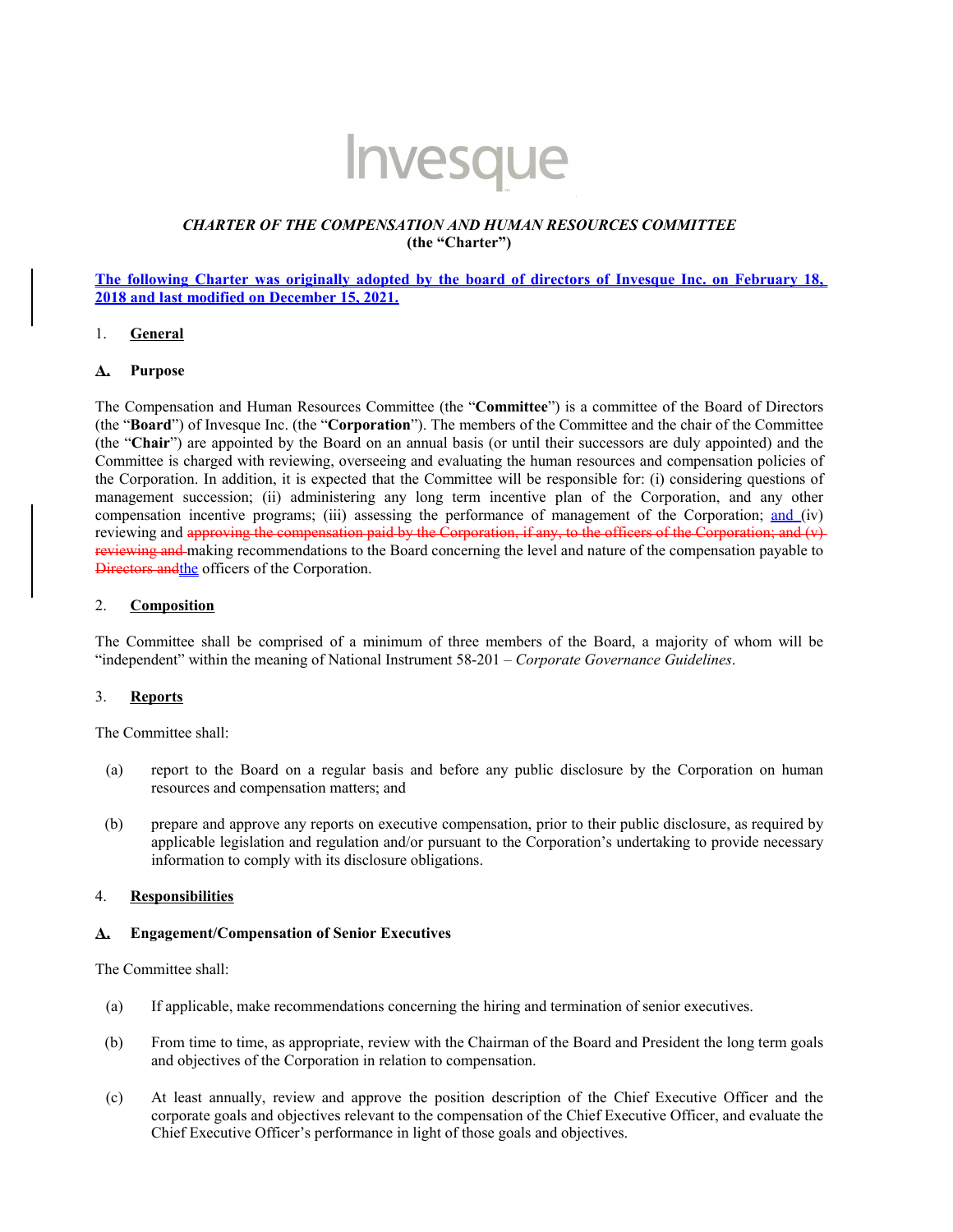- (d) At least annually, review and make recommendations to the Board with respect to the compensation of the Chief Executive Officer, the President and all senior managers of the Corporation who report directly to the Chief Executive Officer or the President, including, as applicable, incentive compensation plans, equity-based plans, the terms of any employment agreements, severance arrangements, and change of control arrangements or provisions, and any special or supplemental benefits.
	- At least annually, review and make recommendations to the Board with respect to the compensation, including incentive compensation plans, of Directors, the Chairman, and those acting as committee chairs to, among other things, ensure their compensation appropriately reflects the responsibilities they are assuming.
- (e) (f) Recommend awards to employees of the Corporation, or any other eligible persons, under any incentive compensation or equity-based plans of the Corporation.
- $(f)$  ( $g$ )-From time to time, as appropriate, review key human resources policies and programs in place and under development related to manpower planning, management development, succession planning, career path planning and performance evaluation and their consistency with the strategy of the Corporation.
- (g) (h) From time to time, review the Corporation's policies on salary administration, recruitment, job evaluation, pay and employment equity, basic incentive and total cash compensation, retirement benefits, and long-term incentives and recommend changes to the Board if appropriate.
- (h) (i) Review management's policies and practices for ensuring that the Corporation complies with legal prohibitions, disclosure and other requirements on making or arranging for personal loans and amending or extending any such loans or arrangements.
- (i) (j) Select, engage and compensate any outside compensation, nomination or other consultant the Committee determines to be necessary to permit it to carry out its duties.

# **B. Oversight of Management and Succession**

The Committee shall:

- (a) Make recommendations concerning the oversight of senior management of the Corporation.
- (b) Periodically review with the Board, as applicable, the succession plans relating to the position of the Chief Executive Officer, the President and other senior positions and make recommendations to the Board with respect to the selections of individuals to occupy these positions.

# 5. **Meetings**

The Committee shall meet at least semi-annually and more frequently as circumstances require. All members of the Committee should strive to be at all meetings. A quorum for the transaction of business at any meeting of the Committee shall be a majority of the members of the Committee or such greater number as the Committee shall by resolution determine. The Committee shall keep minutes of each meeting of the Committee. A copy of the minutes shall be provided to each member of the Committee. The Committee shall meet separately, periodically, with management and may request any officer or employee of the Corporation or any of its direct or indirect subsidiaries or outside counsel to attend meetings of the Committee or with any members of, or advisors to, the Committee. The President may be present at meetings of the Committee to provide input on executive compensation other than his own, if applicable. The Committee may form and delegate authority to individual members and subcommittees where the Committee determines it is appropriate to do so.

The Committee shall determine any desired agenda items.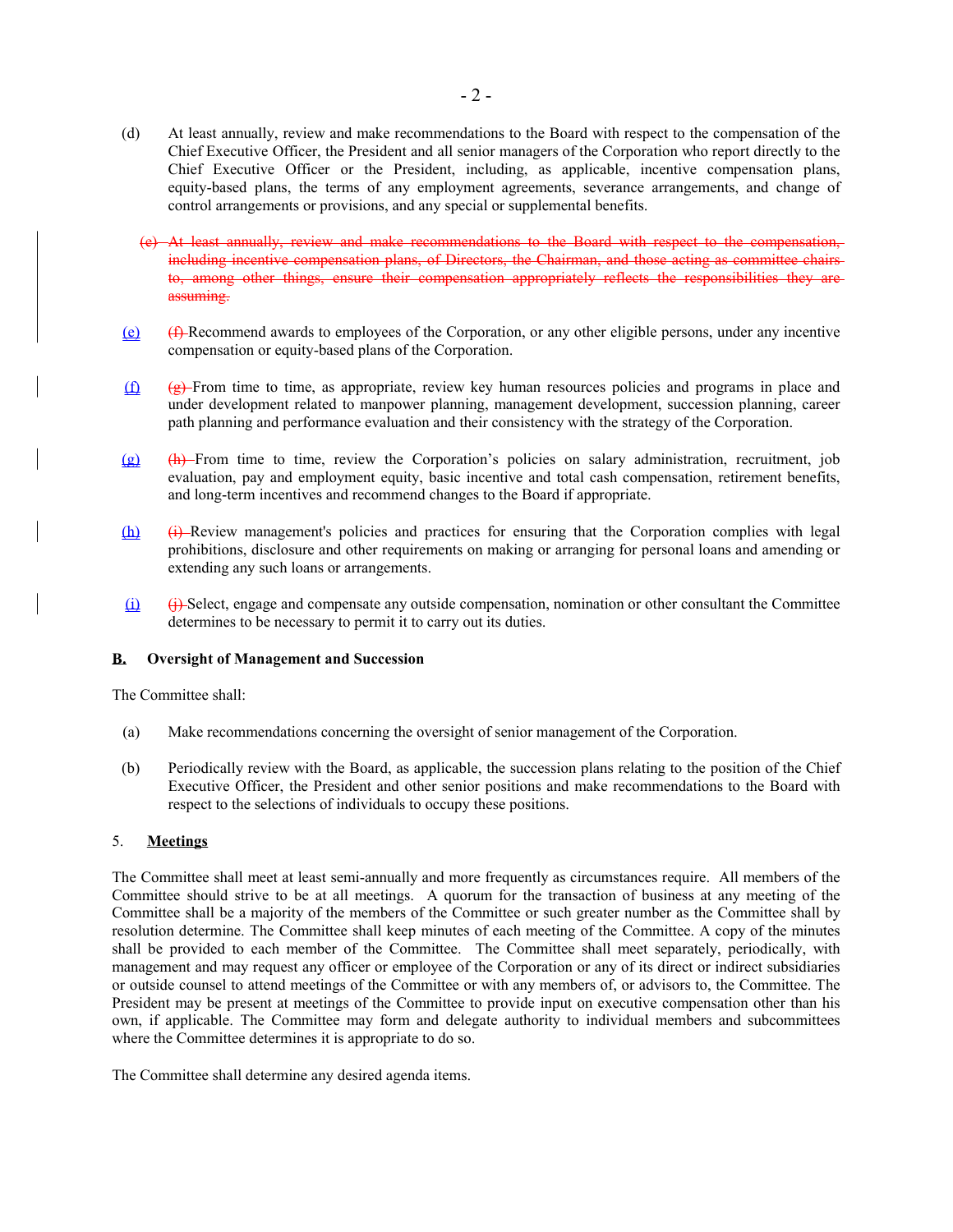# 6. **Independent Advice**

In discharging its mandate, the Committee shall have the authority to retain, at the expense of the Corporation, special advisors as the Committee determines to be necessary to permit it to carry out its duties.

# 7. **Annual Evaluation**

At least annually, the Committee shall, in a manner it determines to be appropriate:

- (a) Perform a review and evaluation of the performance of the Committee and its members, including the compliance of the Committee with this Charter.
- (b) Review and assess the adequacy of this Charter and recommend to the Board any improvements to this Charter that the Committee believes to be appropriate.

6825202